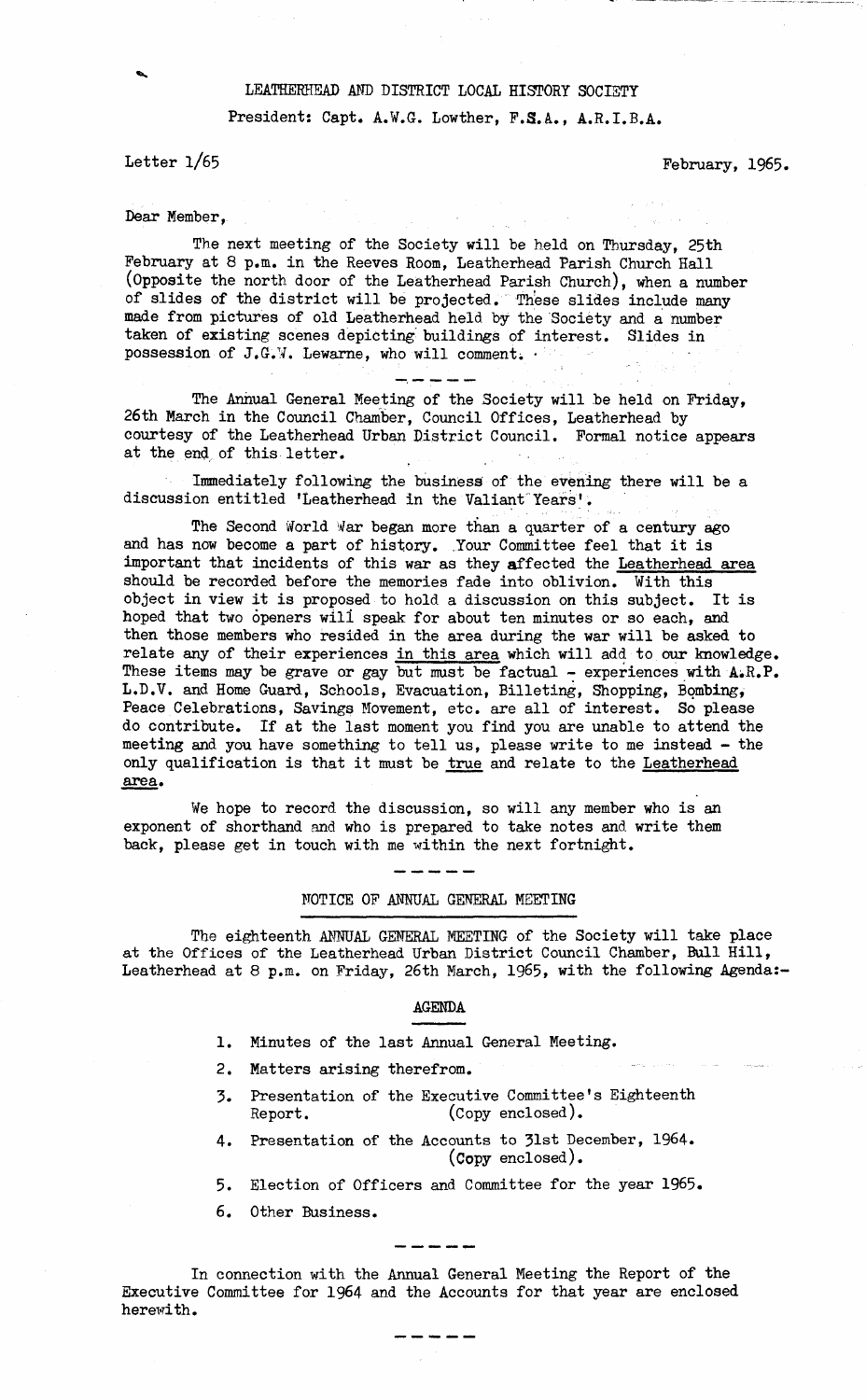**Please make a note of the above dates in your diaries. The next' news-letter will be issued early in April when fixtures for April onwards will be announced.**

**A prospectus of 'Surrey People from the twelfth century to the** twentieth' has been received. This is described as a guide to reference **books, documents and other sources of information which give the names of people, past and present, who are, or have been resident in Surrey. It will be published by the Surrey County Library in April, 1965 produced from typescript by Multilith, and comprize about 120 pages. The expected price to recover cost of production is 10/-.**

**Notices of Excavations, Courses, and other activities of kindred societies and establishments are continually received and any member interested should widte to the Hon. Secretary who will be pleased to supply any information required.**

 $\mathcal{A}=\mathcal{I}$  .

 $\frac{1}{2\sqrt{2}}\sum_{i=1}^{N} \frac{1}{2}$ 

**J.G.W. Lewarae.**

 $\mathcal{A}^{\dagger}_{\mathcal{A}}$  $\chi^2$  ,  $\chi^2$ 

سواد والمتعارف ومستدار والأوالي والمرادة

# **Hon. Secretary**

 $\sim 10^{-11}$ 

 $\mathcal{L}^{\text{max}}$ 

 $\frac{1}{\alpha}$  ,  $\frac{1}{\alpha}$  ,

 $\Delta_{\rm p} \sim 1$  $\omega_{\rm c}$  ,  $\omega_{\rm p}$ 

**September** 

**69 Cobham Road, ...- Fetcham, Leatherhead, Surrey.**

 $\mathbb{E}_{\frac{\partial}{\partial t}}\mathbb{E}_{\mathbb{E}_{\frac{\partial}{\partial t}}} \left[ \mathbb{E}_{\frac{\partial}{\partial t}}\left[ \frac{\partial}{\partial t} \mathbb{E}_{\frac{\partial}{\partial t}} \mathbb{E}_{\frac{\partial}{\partial t}} \right] \mathbb{E}_{\frac{\partial}{\partial t}} \right] = 0.$ 

n<br>Samuel State (1990)

 $\chi^2$  ,  $\chi^2$ 

gan<br>Tudej tudi

iell#rill#fire (†<br>State († 1940)<br>State († 1940)

10. 日保

2014年1月10日

#### $\S333$ للمحادث بالمائية

- 
- 

 $\mathbf{r} = \mathbf{r} \times \mathbf{r}$  , where  $\mathbf{r}$ 

- $\label{eq:2.1} \mathcal{L}_{\mathcal{A}} = \left\{ \begin{array}{ll} \mathcal{L}_{\mathcal{A}} & \mathcal{L}_{\mathcal{A}} & \mathcal{L}_{\mathcal{A}} \\ \mathcal{L}_{\mathcal{A}} & \mathcal{L}_{\mathcal{A}} & \mathcal{L}_{\mathcal{A}} \\ \mathcal{L}_{\mathcal{A}} & \mathcal{L}_{\mathcal{A}} & \mathcal{L}_{\mathcal{A}} \end{array} \right. \quad \text{and} \quad \mathcal{L}_{\mathcal{A}} = \mathcal{L}_{\mathcal{A}} \left( \begin{array}{ll} \mathcal{L}_{\mathcal{A}} & \mathcal{L}_{$
- - $\mathbb{E}_{\mathbb{E}_{\mathbb{E}_{\mathbb{E}_{\mathbb{E}_{\mathbb{E}_{\mathbb{E}_{\mathbb{E}_{\mathbb{E}_{\mathbb{E}_{\mathbb{E}_{\mathbb{E}_{\mathbb{E}_{\mathbb{E}_{\mathbb{E}_{\mathbb{E}_{\mathbb{E}_{\mathbb{E}_{\mathbb{E}}\mathbb{E}_{\mathbb{E}}\mathbb{E}_{\mathbb{E}}\mathbb{E}_{\mathbb{E}}\mathbb{E}}\mathbb{E}}}}\mathbb{E}_{\mathbb{E}_{\mathbb{E}_{\mathbb{E}_{\mathbb{E}}\mathbb{E}}\mathbb{E}_{\mathbb{E}_{\mathbb{E}}\mathbb$ and the stage of the Dan Kabupaté  $\mathcal{L}=\frac{1}{2}\left(1-\frac{1}{2}\right)$
- $\label{eq:2} \langle \hat{u}^{\dagger} \hat{u}^{\dagger} \hat{u}^{\dagger}_{\dagger} \hat{g}^{\dagger}_{\dagger} \hat{u}^{\dagger}_{\dagger} \rangle = \hat{u}^{\dagger}_{\dagger} \hat{u}^{\dagger}_{\dagger} \hat{u}^{\dagger}_{\dagger} \hat{u}^{\dagger}_{\dagger} \hat{u}^{\dagger}_{\dagger}$ 
	-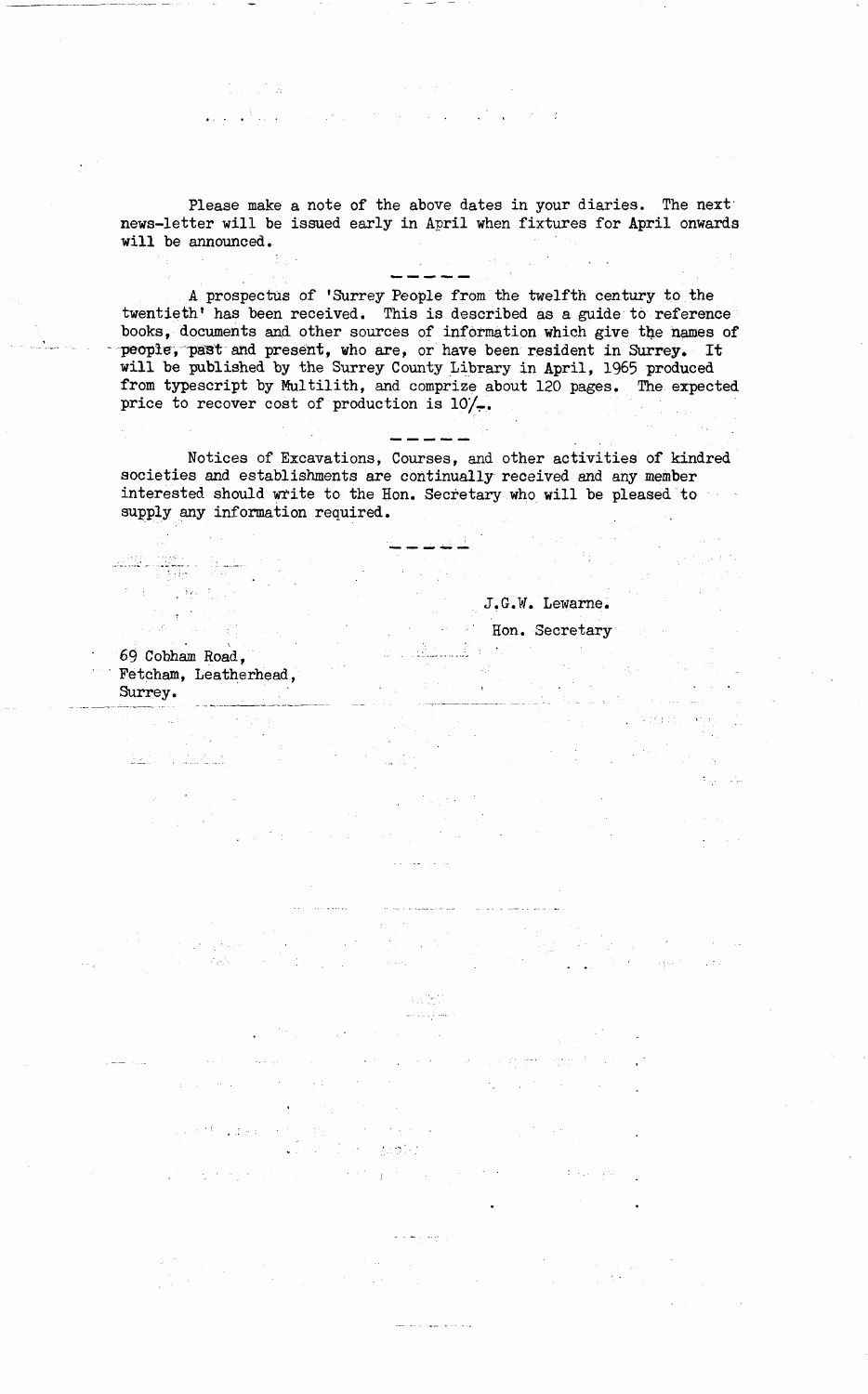### **LEATHERHEAD AND DISTRICT LOCAL HISTORY SOCIETY**

**President: Capt. A.V.G. Lowther, P.S.A., A.R.I.B.A.**

والتقطيب المساد

**REPORT OP THE EXECUTIVE COMMITTEE FOR THE YEAR** ENDING 31st DECEMBER, 1964

#### **Ladies and Gentlemen, .**

**Your Committee have pleasure in presenting its Eighteenth Report. 1. Membership: —**

The number of paid-up members for the year 1964 was 172 including **3 Honorary members. This constituted a net increase of 8 members for the year.**

**It is with deep regret that the deaths are reported of Mrs. Ekins and Messrs. A.L. Boxall, L.E. Buckell, K.T. James, M.B.E., and F. Mayell, C.B.E.**

 $\label{eq:1} \frac{1}{\sqrt{2}}\int_{\mathbb{R}^3}\frac{1}{\sqrt{2}}\left(\frac{1}{\sqrt{2}}\right)^2\left(\frac{1}{\sqrt{2}}\right)^2\left(\frac{1}{\sqrt{2}}\right)^2\left(\frac{1}{\sqrt{2}}\right)^2.$ 

**Collection** 

#### **2. Lectures and Visits:**

in ber  $\tau_1=\tau_2$  . **The following were arranged:**

|     |        | February 26th Lecture - 'Recent excavations in Ewell by the Nonsuch                                                          |
|-----|--------|------------------------------------------------------------------------------------------------------------------------------|
|     | March  | and Ewell Antiquarian Society' by N.H. Nail.<br>20th Annual General Meeting followed by 'Animal, Vegetable,<br>and Mineral'. |
|     | April  | 22nd Lecture - 'Bygone Bookham' by S.E.D. Fortescue                                                                          |
|     | June   | 4th Lecture - 'In search of a Grandfather in Finland'                                                                        |
|     |        | by Mrs. E. Taylor.                                                                                                           |
|     |        | Preceded by Special General Meeting.                                                                                         |
| 言説す |        | July 11th Visit to Ashtead Church. Described by the President.                                                               |
|     | August | 8th Visit to Museum of Rural Bygones, Wonersh.                                                                               |
|     |        | August 22nd Visit to Hatchlands.                                                                                             |
|     |        | October 3rd Visit to Sutton Place, Guildford.                                                                                |
|     |        | October 30th Lecture - 'Recent discovery of Roman Ship at                                                                    |
|     |        | Blackfriars' by P. Marsden.                                                                                                  |
|     |        | November 18th Lecture - 'Wind and Watermills' by A. Stowers.                                                                 |
|     |        | December 5th Lecture - 'Edmund Tilney - a contribution to the                                                                |
|     |        | Shakespeare quatercentenary' by F.B. Benger.                                                                                 |

**These lectures and visits were on the whole well supported but your Committee would welcome increased attendances,** Suggestions for future lectures and visits would be helpful.

#### **3. Proceedings:**

**Number 7 of Volume 2 was distributed in 1964 and your Committee is confident that the high standard set by previous issues was maintained and that it deserved and gained the approval of members. The Hon. Editor is always happy to receive contributions for consideration. Back numbers of most parts are available for purchase and enquiries should be made to the Hon. Secretary as to prices.**

#### **4. Committee:**

| $A.T.$ Ruby, M.B.E. | Chairman                            |
|---------------------|-------------------------------------|
| Mrs. B. Haynes      | Committee Member & Visits Organiser |
| F. B. Benger        | Committee Member & Hon. Editor      |
| W.T. Bristow        | Hon. Treasurer                      |
| S.E.D. Fortescue    | Committee Member                    |
| J.G.W. Lewarne      | Hon. Secretary                      |

**All members of the Committee retire at the Annual General Meeting and are eligible for re-election.**

**Nominations for the Committee should reach me not later than March 24th and should state:-**

- **1. Name of Nominee.**
- **2. Names of proposer and seconder.**
- **3. That the nominee has expressed his or her willingness to serve if elected.**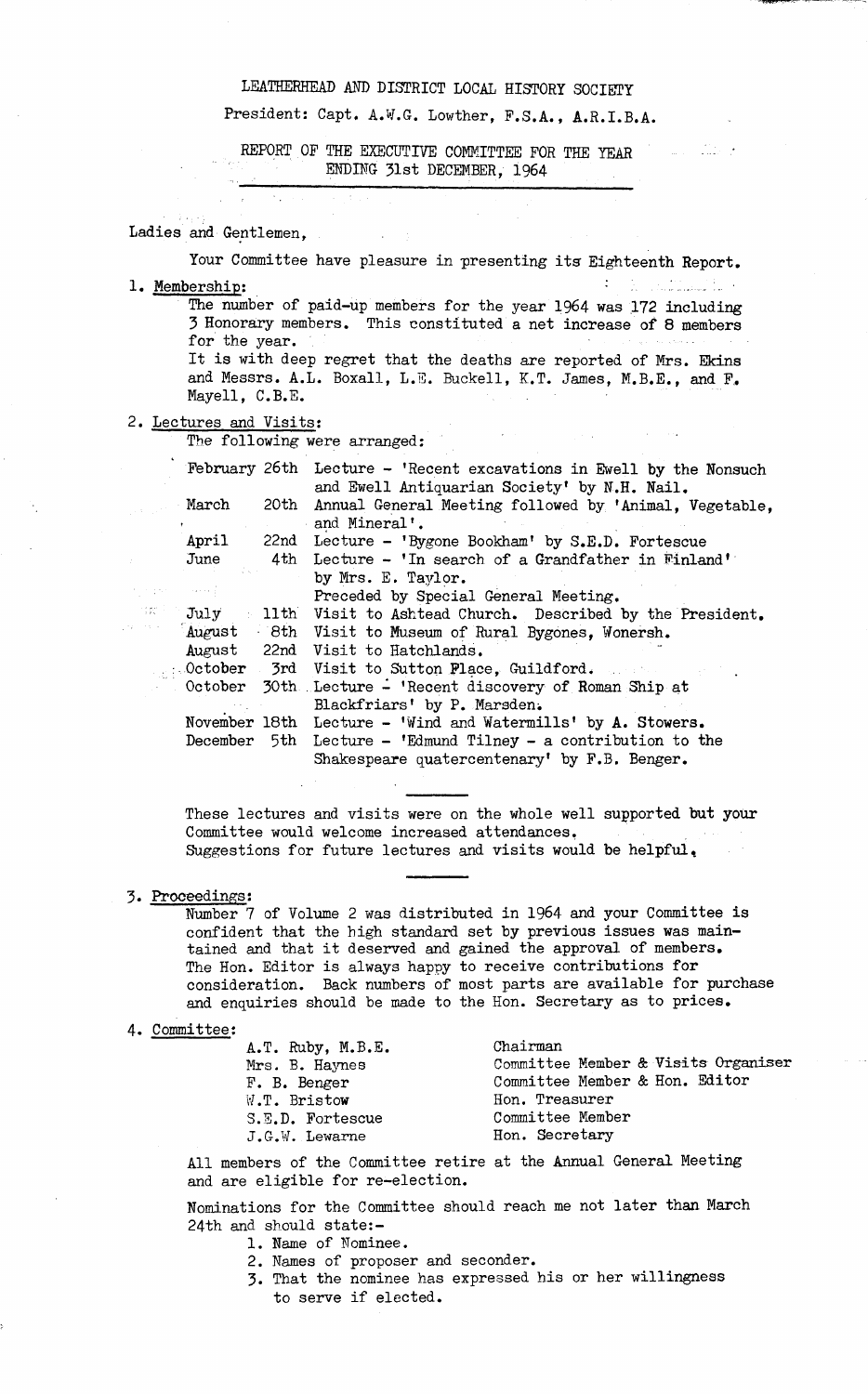### **5. Accounts:**

**The Statement of Receipts and Payments for 1964 is enclosed. The Committee much appreciate the grants from the Surrey County Council and the Leatherhead Urban District Council which make a most necessary contribution to the effectiveness of the Society. The Accounts do not include the Stock of Proceedings, the Library Archives etc., as an asset.**

#### **6. Subscriptions:**

**These fall due on January 1st and prompt payment will be much appreciated. The Treasurer, W.T. Bristow, Lloyds Bank Ltd., Leatherhead, will be pleased to receive amounts at the Annual General Meeting, or sent direct to him.**

#### **7. Research: •**

**Your Committee is conscious of the large volume of research still to be done on the history of the Leatherhead Area and would welcome any volunteers for such rewarding and fascinating work. Guidance will be readily given both in regard to direction and method. It is the result of the painstaking work of the few that the publication of the-Proceedings is made possible, and a live and publishing society must have a proportion of members undertaking some form of**

**research. So do get in touch with the Hon. Secretary today!**

**8.- Museum: •**

ezherpengan

**Negotiations are at present in hand with the Leatherhead Urban District Council with the object of setting up a small local museum in the Leatherhead area. This is a matter which requires serious consideration and should not be lightly undertaken. It will never**the-less be pursued with vigour.

**9. Your Committee thanks the Hon. Auditor and Guides for their services and is grateful for the support of the members of the Society in furthering the objects for which it was formed in 1947.**

**J. G. ¥. LEVARNE.**

**Hon. Secretary.**

 $\mathcal{A}=\mathcal{A}^{\mathcal{A}}$  .

112.80.

**69 Cobham Road, Fetcham, Leatherhead; Surrey;**

**化学的 网络** 

Herby School State (198